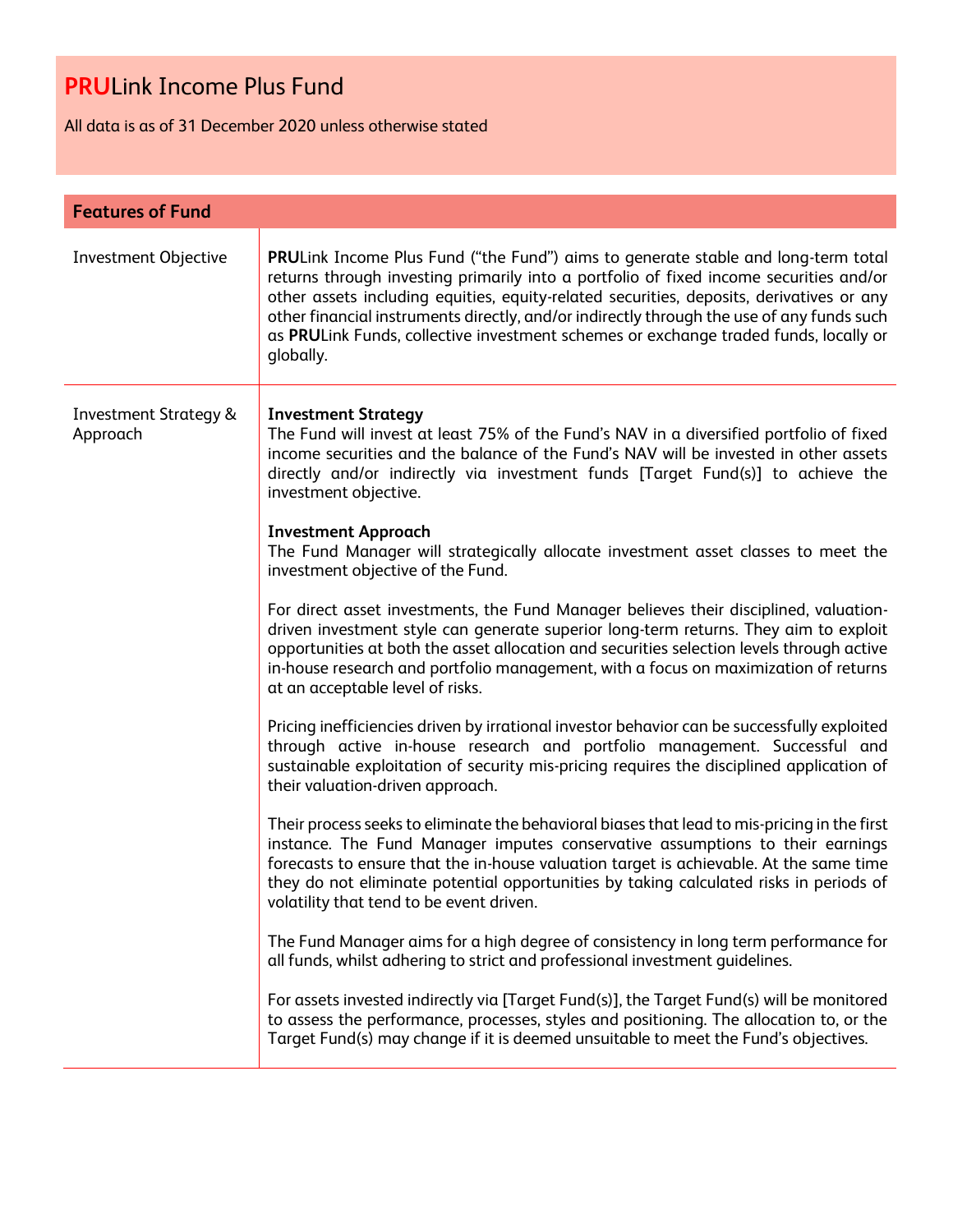All data is as of 31 December 2020 unless otherwise stated

| <b>Asset Allocation</b> | The Fund will invest at least 75% of the Fund's NAV in fixed income securities directly,<br>and/or indirectly via [Target Fund(s)] determined by the Fund Manager.                        |  |
|-------------------------|-------------------------------------------------------------------------------------------------------------------------------------------------------------------------------------------|--|
|                         | The Fund will also invest up to 20% of the Fund's NAV in equities directly, and/or<br>indirectly via [Target Fund(s)] determined by the Fund Manager.                                     |  |
|                         | The balance of the Fund's NAV will be invested in liquid assets and/or other financial<br>instruments directly, and/or indirectly via [Target Fund(s)] determined by the Fund<br>Manager. |  |
| Performance Benchmark   | The benchmark may vary. At inception, the benchmark is:<br>100% Maybank 12 Month Fixed Deposit Rate<br>For more information on benchmark kindly refer to www.maybank2u.com.my             |  |
| <b>Fund Manager</b>     | Eastspring Investments Berhad (531241-U)                                                                                                                                                  |  |

| <b>Fees &amp; Charges</b>     |            |  |
|-------------------------------|------------|--|
| <b>Fund Management Charge</b> | 1.00% p.a. |  |
| Other Charge, if any          | Nil        |  |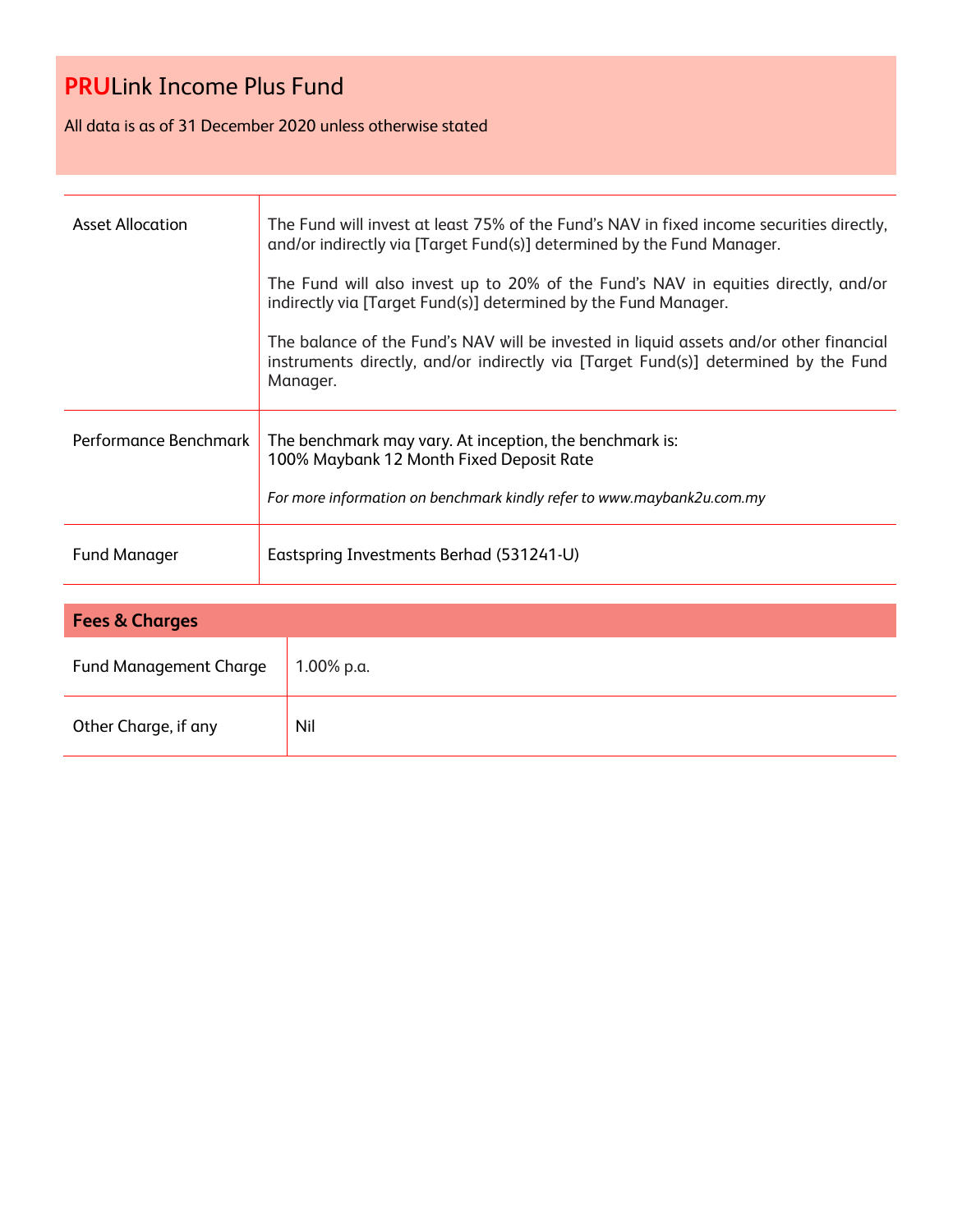All data is as of 31 December 2020 unless otherwise stated

## **Fund Performance**



## **PRU**Link Income Plus Fund Vs. 12 month Maybank Tier 1 Fixed Deposit Rate

**Notice: The graphs are included for illustrative purposes only. Past performance of the fund is not an indication of its future performance**

| Year | <b>Actual Performance</b><br><b>PRULink Income Plus Fund</b> | <b>Benchmark</b><br>100% Maybank 12 Month Fixed Deposit Rate |
|------|--------------------------------------------------------------|--------------------------------------------------------------|
| 2018 | $1.31\%$ *                                                   | $0.93\%$ *                                                   |
| 2019 | 13.87%                                                       | 3.18%                                                        |
| 2020 | 6.24%                                                        | 2.22%                                                        |

\*Fund Performance is from fund launch date until year end of the same year (non-annualised return).

### *Sources: Lipper IM and Bloomberg, 31 December 2020*

Notice: Past performance is not an indication of its future performance. This is strictly the performance of the investment/underlying funds, and not the returns earned on the actual premiums paid of the investment-linked insurance product.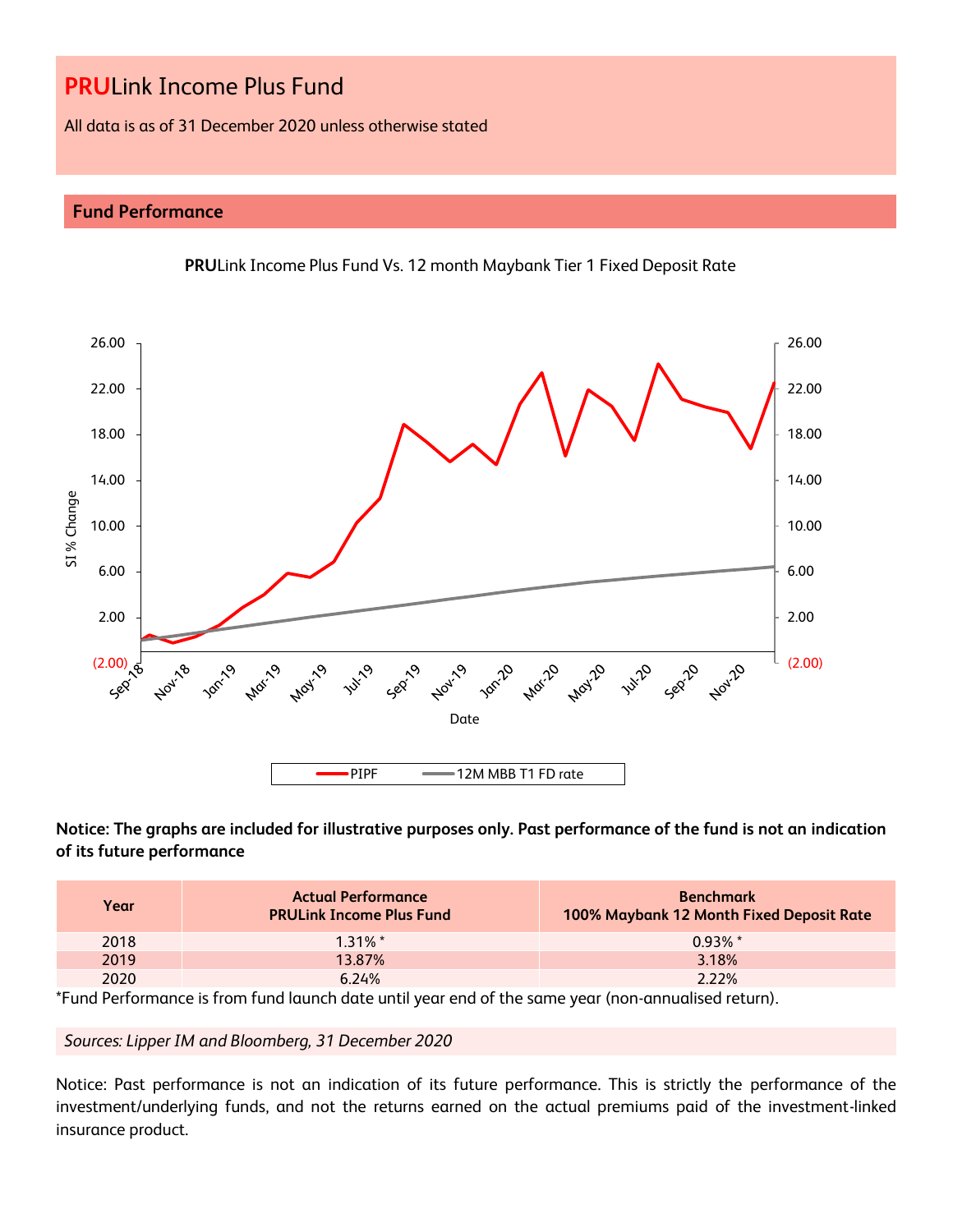All data is as of 31 December 2020 unless otherwise stated

Basis of calculation of past performance:

$$
= \left(\frac{Net\text{ Asset Value for Year }n}{Net\text{ Asset Value for Year }n-1}-1\right)\%
$$

### **Additional disclosure for PRULink Income Plus Fund**

Management fees may be charged at the Fund and/or Target Fund(s) level. Please note that you will be charged a maximum of 1.00% p.a., being the combined annual fund management charge at the Fund and Target Fund(s) levels.

Target Fund(s) with investment strategies to invest in Exchange Traded Funds ("ETF") or other Collective Investment Schemes may incur additional expenses at the Target Fund(s) level which is taken as part of the investment strategy considerations to deliver the fund performance.

### **Investment Risks**

The Fund is subjected to investment risks including the possible loss of the principal amount invested. The value of the units may fall as well as rise. In addition, the Fund is subjected to specific risk including and not limiting to:

### **General Risks when Investing in the Fund**

### **Market Risk**

Market risk refers to potential losses that may arise from adverse changes in the market conditions. Market conditions are generally, affected by, amongst others, economic and political stability. If the market which the Fund invests in suffers a downturn or instability due to adverse economic or political conditions, this may adversely impact the market prices of the investments of the Fund.

### **Liquidity Risk**

Liquidity risk refers to two scenarios. The first scenario is where an investment cannot be sold due to unavailability of a buyer for that investment. The second scenario is where the investment is thinly traded. Should the investments in the Target Fund be thinly traded, this may cause the Fund to dispose the investment at an unfavorable price in the market and may adversely affect investor's investment. This risk may be mitigated through stringent security selection process.

### **Inflation Risk**

This refers to the likelihood that an investor's investments do not keep pace with inflation, thus, resulting in the investor's decreasing purchasing power even though the investment in monetary terms may have increased.

### **Interest Rate Risk**

Interest rate risk is a general risk affecting conventional funds. This is so even though conventional funds only invest in investments that are in accordance with the mandate. The reason for this is because a high level of interest rates will inevitably affect corporate profits and this will have an impact on the value of both equity and debt securities. This risk is crucial in a bond fund since a bond portfolio management depends on forecasting interest rate movements. Prices of bonds move inversely to interest rate movements therefore as interest rates rise, the prices of bond decrease and vice versa. Furthermore, bonds with longer maturity and lower profit rates are more susceptible to interest rate movements.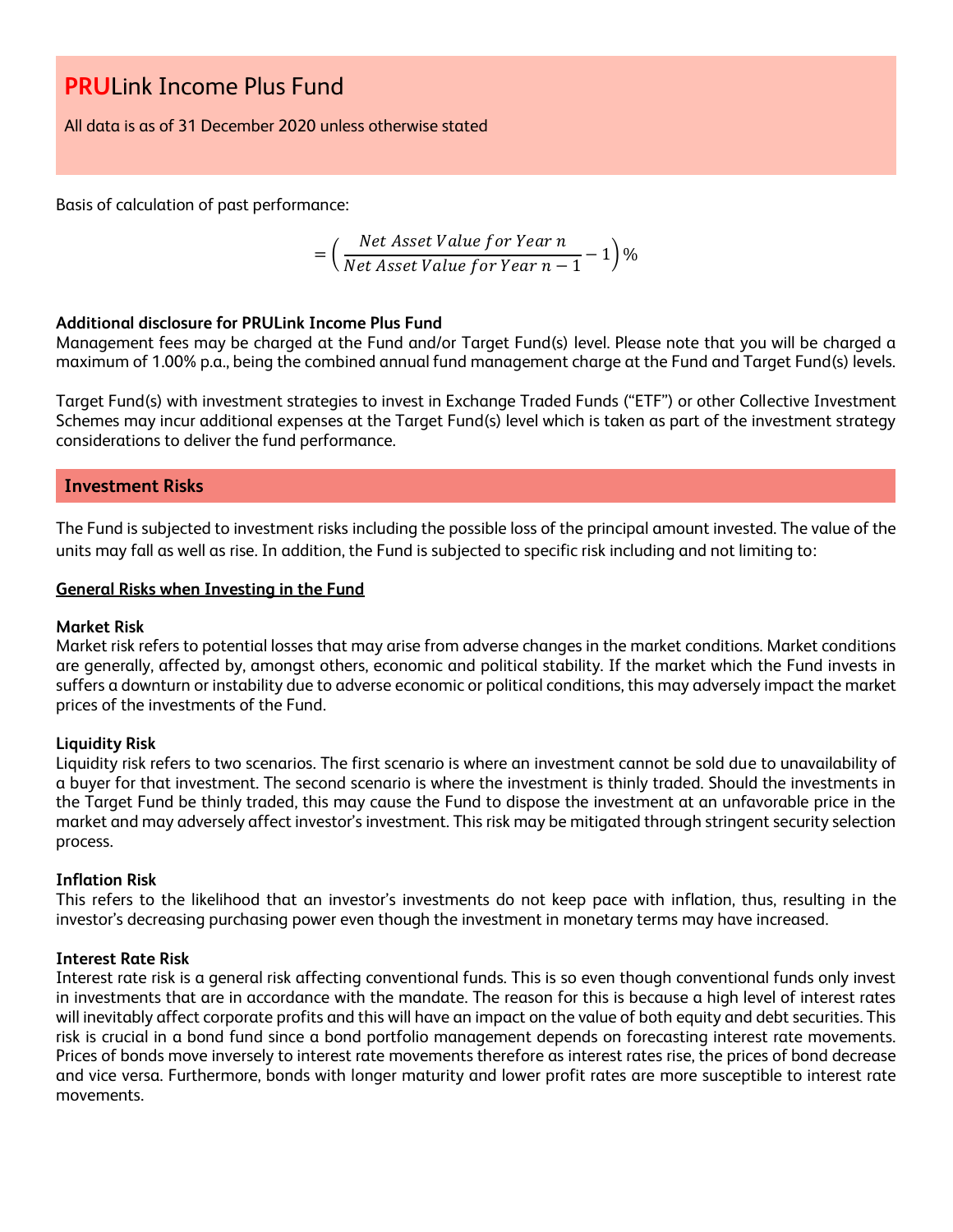### All data is as of 31 December 2020 unless otherwise stated

### **Credit / Default Risk**

Bonds are subject to credit / default risk in the event that the issuer of the instrument is faced with financial difficulties, which may decrease their credit worthiness. This in turn may lead to a default in the payment of principal and interest.

### **Risk of Non-Compliance**

This risk arises from non-compliance with laws, rules and regulations, prescribed practices and the management company's internal policies and procedures, for example, due to oversight by the management company. Such noncompliance may force the management company to sell down securities of the Fund at a loss to rectify the noncompliance and in turn may adversely affect the value of investors' investment in the Fund. To mitigate this risk, the Fund Manager has put in place internal controls to ensure its continuous compliance with laws, rules and regulations, prescribed practices and the Fund Manager's internal policies and procedures.

### **Concentration Risk**

This is the risk of a fund focusing a greater portion of its assets in a smaller selection of investments. The fall in price of a particular equity and / or fixed income investment will have a greater impact on the funds and thus greater losses. This risk may be minimized by the manager conducting even more rigorous fundamental analysis before investing in each security.

### **Management Company Risk**

The performance of the Fund depends on the experience, expertise and knowledge of the management company. Should there be lack of any of the above qualities by the management company, it may adversely affect the performance of the Fund.

### **Stock / Issuer Risk**

This risk refers to the individual risk of the respective companies issuing the securities. Specific risk includes, but is not limited to changes in consumer tastes and demand, legal suits, competitive operating environments, changing industry conditions and management omissions and errors. However, this risk is minimized through investing in a wide range of companies in different sectors and thus function independently from one another.

### **Country Risk**

This risk refers to changes and developments in regulations, politics and the economy of the country. The investments may be affected by uncertainties in the investing country such as domestic political developments, restrictions on foreign investment and currency repatriation, changes in governmental policies, changes in taxation and other developments in the laws and regulations. In addition, the reduced availability of public information, the legal infrastructure and the lack of uniform accounting, auditing and financial reporting standards or other regulatory practices and requirements may reduce the degree of investor protection afforded. Some of the securities may also be subjected to government taxes or incur higher custodian expenses which may reduce the yield on such securities.

### **Investment Managers' Risk**

Poor management of the Fund due to lack of experience, knowledge, expertise and poor management techniques would have an adverse impact on the performance of the Fund. This may result in investors suffering loss on their investment of the Fund.

### **Currency Risk**

The Fund is denominated in MYR, while the Target Fund(s) may be denominated in other currencies. The performance of the Fund may be affected by movements in the exchange rate between the MYR and the Target Fund(s)'s denominated currency. Where applicable, a currency hedge or a currency hedged class of fund may be used to minimise currency risk.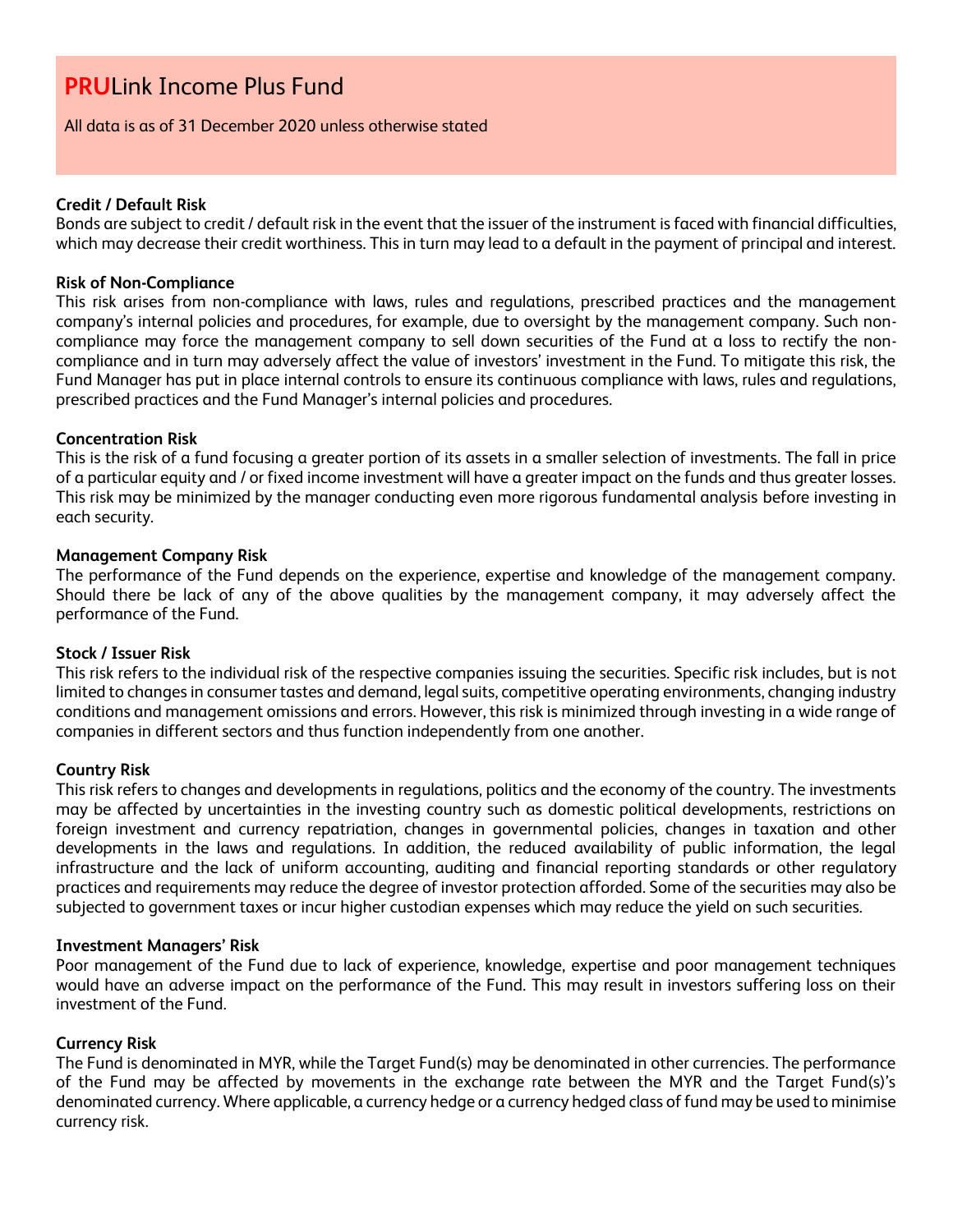### All data is as of 31 December 2020 unless otherwise stated

### **Derivatives Risk**

Derivatives may potentially be used to hedge against any risk that may be derived from investing in the Target Fund(s), such as, but not limited to, currency risk. The Fund may invest up to 10% of the Fund's NAV directly in derivative instruments.

## **Portfolio Risk**

The Fund is intended for investors who can accept the risks associated with investing primarily in the securities of the type held in the Fund. Investments in equities will be subject to the risks associated with equity and equity-related securities, including fluctuations in market prices, adverse issuer or market information and the fact that equity and equity-related interests are subordinate in the right of payment to other corporate securities, including debt securities. Likewise, investments in fixed income securities will be subjected to the risks associated with debt securities including credit and interest rate risk, and the additional risks associated with high-yield debt securities, loan participations and derivative securities. In addition, investors should be aware of the risks associated with the active management techniques that are expected to be employed by the Fund.

### **Specific Risks when investing in the Target Fund(s) or its Sub-Fund(s) (collectively to be known as "Target Fund(s)")**

### **Security Risk**

Adverse price movements of a particular security invested by the Target Fund(s) may adversely affect the Target Fund(s)'s net asset value. The Target Fund Manager(s) strives to mitigate the impact of a particular security risk through portfolio diversification, which will help spread the element of risk.

### **Fund Management of Target Fund(s) Risk**

While the Fund Manager will exercise due skill and care in selecting the Target Fund(s), it does not have control over the management of the Target Fund(s) and there is no guarantee that the investment objectives will be met. This may result in policyholders suffering losses in their investments in the Target Fund(s). The Target Fund(s) may change its objectives and become inconsistent with the objective of the Fund. In such instances, the Fund Manager will replace the Target Fund(s) with another collective investment scheme which the Fund Manager considers to be more appropriate in meeting the objective of the Fund.

### **Errors in Calculation of the Net Asset Value of the Target Fund(s)'s Risk**

There is a possibility there are errors in calculation of the net asset value of the Target Fund(s). In the event such errors occur, the net asset value of the Target Fund(s) will be affected hence, the Target Fund(s) will comply with the rules set forth in the relevant regulatory provisions applicable to the Target Fund(s). Compensation, if any, paid by the Target Fund(s) (subject to the laws of the jurisdiction in which such Target Fund(s) is domiciled), will be credited to the Fund as and when compensation is received. In view of the foregoing, policyholders must be aware that there are circumstances where neither the Target Fund(s) nor the Fund Manager will be bound to compensate final beneficial owners.

### **Liquidity Risk**

Liquidity risk here refers to two scenarios. The first scenario is where the allocated liquidity of the Target Fund(s) is insufficient to meet redemption needs. The second scenario is where the Target Fund(s) is thinly traded. Should the investments in the Target Fund(s) be thinly traded, this may cause the Target Fund(s) to dispose the investment at an unfavorable price in the market and may adversely affect investors' investment. This risk may be mitigated through stringent security selection process.

### **Countries or Foreign Securities Risk**

This risk is associated with investments in securities listed or domiciled in countries other than the country of domicile. Any changes in the economic fundamentals, social and political stability, uncertainty or changes in countries' official currencies, currency movements and foreign investments policies in these countries may increase the volatility in asset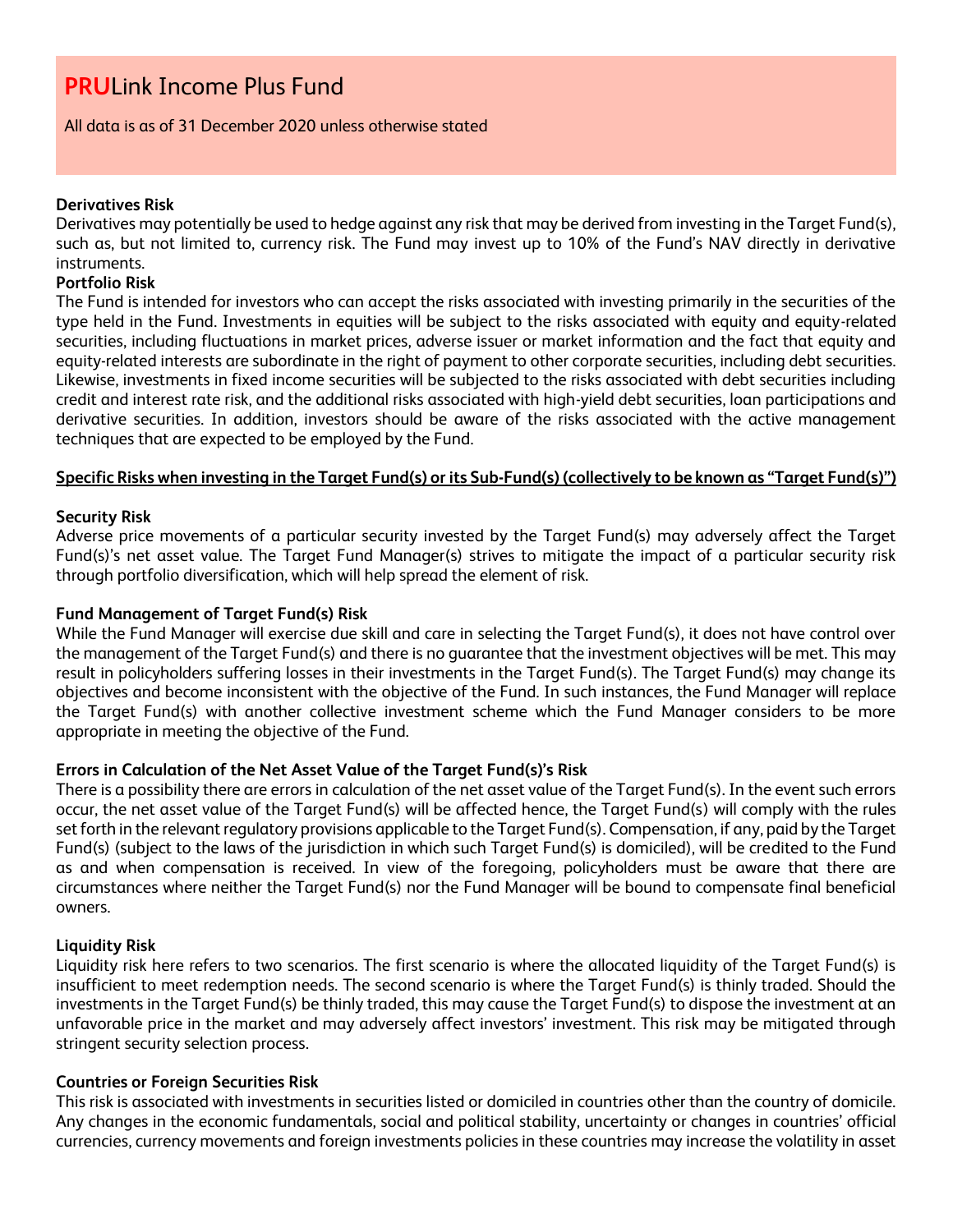All data is as of 31 December 2020 unless otherwise stated

values, liquidity and default risk which may have an impact on the prices of the securities that the Target Fund(s) invests in and consequently may affect the net asset value of the Target Fund(s).

Investments in certain markets may be restricted or controlled. In some countries, direct investments in securities may be prohibited and restricted due to regulatory requirements. These limitations may increase transaction costs and adversely affect a security's liquidity and the price in connection with the security.

The Target Fund Manager(s) will monitor and observe the developments in these countries where assets of the Target Fund(s) are allocated. In addition, the Target Fund Manager(s) will also employ a systematic investment process, which includes regular review, to manage and mitigate this risk.

### **Currency Risk**

The Target Fund(s)'s underlying investments may be denominated in their local currency, which may differ from the Target Fund(s)'s currency of denomination. The performance of the Target Fund(s) may be affected by movements in the exchange rate between the local currency of its underlying investments and the Target Fund(s)'s denominated currency.

### **Charges to Capital Risk**

The Target Fund(s)'s charges and expenses are taken from the capital, in whole or in part, resulting in possible constraint of capital growth.

### **Restrictions on Foreign Investment**

Some countries prohibit or impose substantial restrictions on investments by foreign entities. There may also be instances where a purchase order subsequently fails because the permissible allocation to foreign investors has been filled, depriving the Target Fund(s) of the ability to make its desired investment at the time.

### **Derivatives Risk**

The Target Fund Manager(s) may invest in derivatives which will be subject to risks. While the judicious use of derivatives by professional investment managers can be beneficial, derivatives involve risks different from, and, in some cases, greater than, the risks presented by more traditional securities investments. Some of the risks associated with derivatives are market risk, management risk, credit risk, liquidity risk and leverage risk. Investments in derivatives may require the deposit or initial margin and additional margin on short notice if the market moves against the investment positions. If no provision is made for the required margin within the prescribed time, the investment may be liquidated at a loss. Therefore, it is essential that such investments in derivatives are monitored closely.

The Target Fund Manager(s) has the necessary controls for investments in derivatives and have in place systems to monitor the derivative positions for the Target Fund(s). The Target Fund Manager(s) does not intend to use derivatives transactions for speculation or leverage but may use them for efficient portfolio management and/or risk management. Currency risk is simply one of the market risks which the fund will be exposed to and can be hedged using derivatives such as FX forwards/futures. Often the underlying currency risk may be taken on as a result of buying an underlying equity or bond. If the Target Fund Manager(s) does not want to also take the currency risk associated with these underlying assets, the Target Fund(s) may use Forward Foreign Exchange contracts to hedge any currency risk derived from holdings of non-base currency positions. Essentially this use of currency forwards is to hedge currency risk in the Target Fund(s).

*The above should not be considered to be an exhausted list of the risks which potential investors should consider before investing in the Fund. Potential investors should be aware that an investment in the Fund may be exposed to other risks of exceptional nature from time to time.*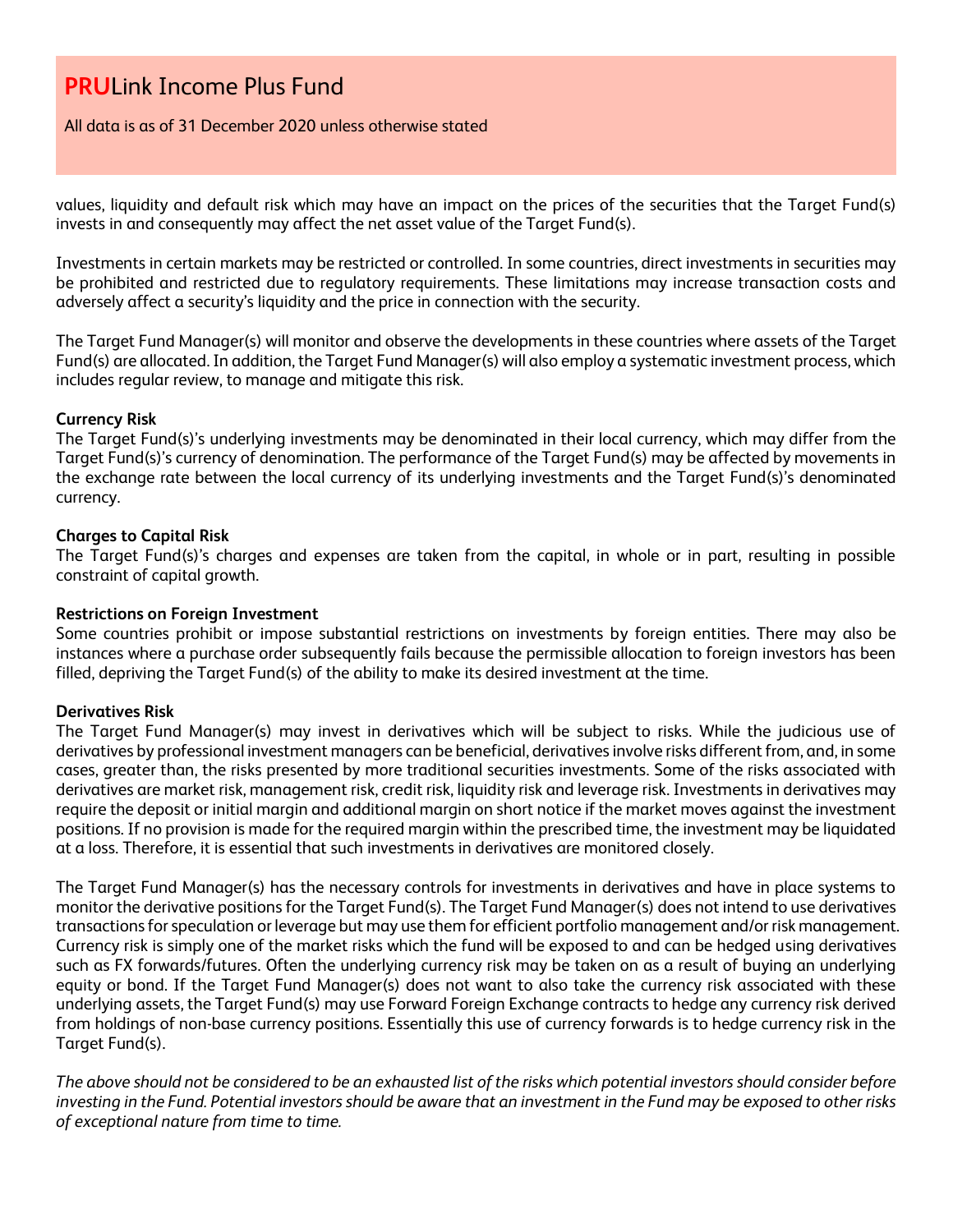All data is as of 31 December 2020 unless otherwise stated

### **Risk Management**

### **Forecasting Risk**

Potential risks are taken into consideration in the process of sector allocation and stock selection based on analysis on various key factors such as economic conditions, liquidity, qualitative and quantitative aspects of the securities.

### **System Control**

Risk parameters are set internally for each fund, depending on client's risk profile. These risk parameters include limits of issuer bet, group issuer, sector rating and issue size of the securities held in the portfolio.

A front-end office system is in place to monitor portfolio risks, serving as an auto filter for any limitations or breaches.